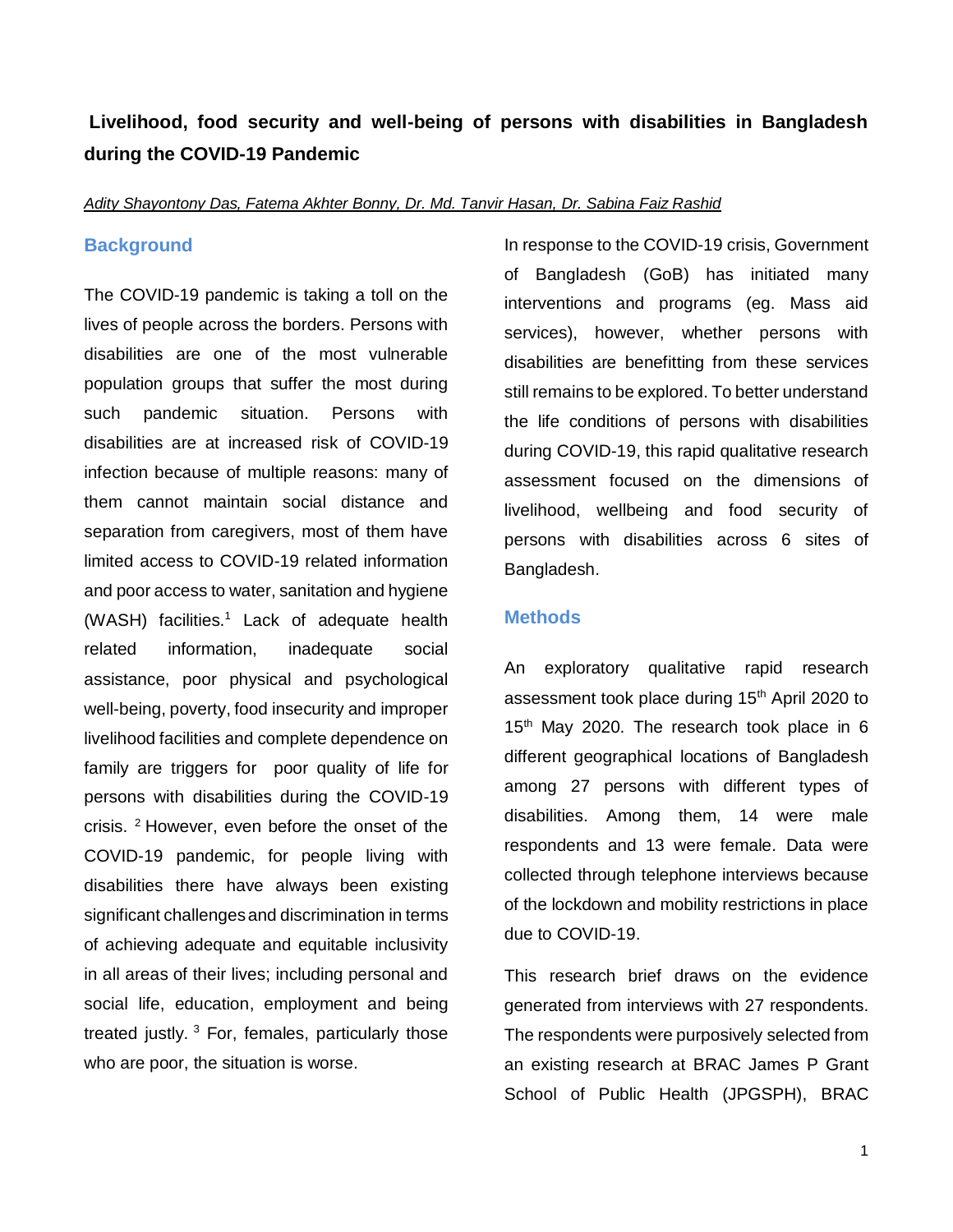University, from a sample (n=5,000) of nationwide survey on sexual and reproductive health and rights (SRHR) of persons with disabilities that covered all the divisions of Bangladesh. The nationwide research (pre-COVID-19) covered 12 types of persons with disabilities as per Bangladesh government classification for disability detection survey. However, the qualitative research during COVID-19 was able to cover 5 types of disabilities, based on their communication ability over telephone. The types of disabilities covered were physical disabilities, visual impairment, mild hearing impairment, cerebral palsy and multiple disabilities.



The in-depth interviews were conducted by experienced researchers of BRAC JPGSPH, BRAC University who had prior experience in working with disabled populations. In-depth interview guidelines were used which covered major themes like awareness, knowledge and practices regarding COVID-19, preventive measures being taken by them and their family members and information related to livelihood,

food security and social protection during COVID-19 situation.

Summative transcriptions were generated for each case and a data matrix was formed to analyze the data. Finally, thematic analysis was done to generate findings from the obtained data. Clearance from the Institutional Review Board at BRAC University was sought to conduct this research and ethical guidelines were maintained at all times.

### **Findings**

## *Knowledge about COVID-19 and practice of preventive measures*

All 27 of the respondents had knowledge regarding the spread, symptoms and health impact of COVID-19. However, the knowledge about the preventive measures and understanding the need for prevention varied based on their source of information, socio economic status, gender and educational attainment.

Their main sources of information were radio, television, newspaper, relatives and neighbors. Respondents obtaining information from radio, television, newspaper showed better knowledge than the respondents relying on relatives and neighbors. Many of the respondents who were relying on their neighbors, relatives and family members as the source of knowledge had inaccurate information. Such example is given below, where a respondent shared her fears and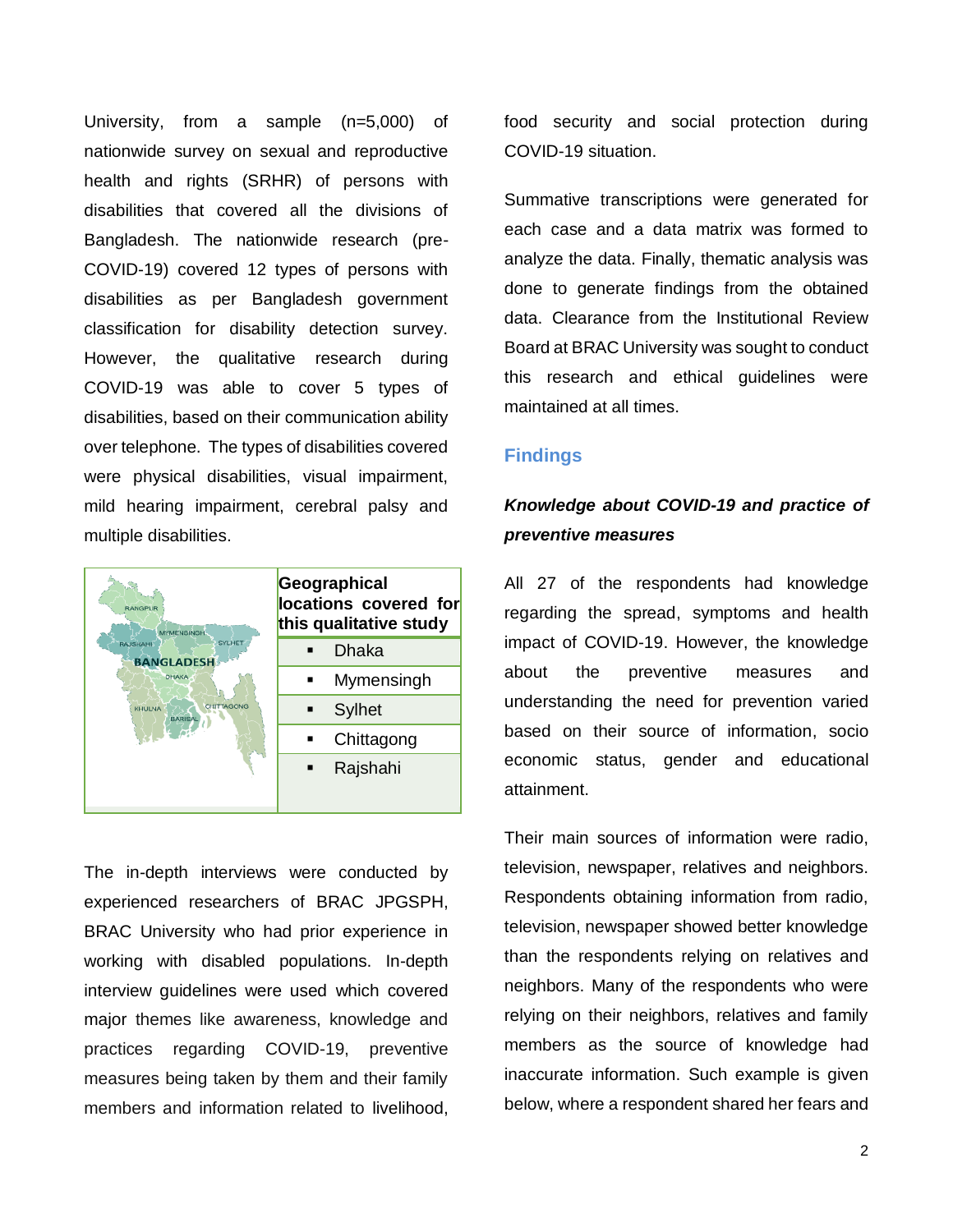mistrust if she sought care from outside the home. This 35-year-old female with physical disability said,

*"I have got fever for 10/15 days; I feel pain in all body. I need to go to doctor, but neighbors suggested me not to go the doctors, if I go, they will inject me to die in suspect of that disease (corona)".*

On the other hand, being a male, having higher educational attainment and better socioeconomic status had a positive impact on the respondents' knowledge because they had access to multiple sources of knowledge. Apparently, they were found to be better informed about prevention and treatment of COVID-19.

Many respondents form poorer socio economic backgrounds and less education, had huge gaps in knowledge regarding the necessity of maintaining social distance. They believed it to be government-imposed rule which they needed to maintain, rather than a prevention method to keep them and others safe. A 32 years old male with physical disability said that,

*"There is curfew going on. If you go out the law enforcement people force us to wear mask or maintain distance and wear masks. You will be beaten if you don't obey the rule".*

This shows a certain level of mistrust and a lack of understanding of the preventive guidelines

which were being widely promoted in the country.

Despite the level of knowledge about spread and health impact of COVID-19, very few of them practiced the proper measures that are required to ensure safety during COVID-19. The reasons as reported were many, including: dependence on caregiver, having poor accessibility, poverty, nature of the job which did not allow for distance, income insecurity and varied misconceptions about COVID19. A 26 years old male with visual impairment said,

*"I am the sole rice winner of the family and need to go out for work. Moreover, due to my blindness I cannot move alone rather my cousin holds me to walk. Neither staying home nor social distancing is feasible for me".*

Similarly, another 34 years old male with visual impairment said,

*"These safely measures are not planned for us. You can enjoy staying home only if you have food at home and access to service. You have no idea how difficult it is for me to go to market without transport and support."*

Another Sole rice winner male with physical disability said,

*"I can't help going out as I have to earn on a daily basis. Pulling rickshaw wearing a mask is a difficult job. I wear those when I see the*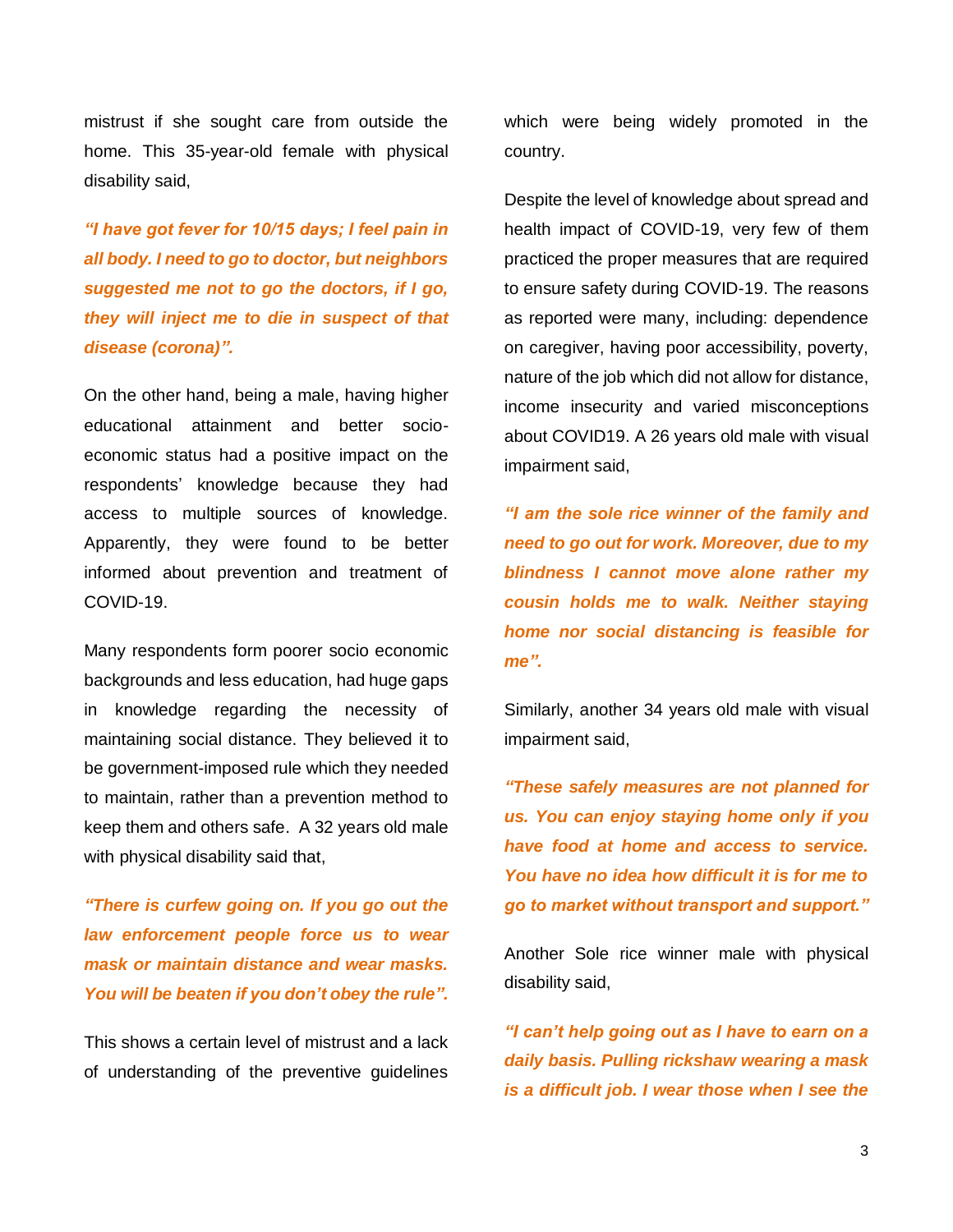## *police. At home there is poverty and outside there are corona and police".*

This shows how poverty meant that many chose between the dilemma of managing food and evading hunger and COVID19. For many there was limited choice as they needed to survive. Most viewed the guidelines of distancing or staying at home as luxuries only the better off could afford to follow. For them it was about survival. Being already disabled and vulnerable, this was another crisis that they needed to manage, and for them the choice to work was a pragmatic decision given the very real financial constraints in their lives.

# *Income loss, impoverishment during the COVID 19 pandemic*

Most of the respondents were involved in informal economy, with a few of them being the non-earning member of the family. Many of the males were daily wage earners and most of the females were self-employed (ie. Small tailoring works, tea shops etc.) or homemaker.

#### **Employment category covered**

| <b>Female</b> | <b>Male</b>                                       |
|---------------|---------------------------------------------------|
| Tutor         | Agriculturalist                                   |
| Shopkeeper    | (Poultry,<br><b>Businessman</b><br>Wholesale etc) |
| Tailor        | Rickshaw puller                                   |
| Maid          | Daily wager                                       |

| Student   | Student |
|-----------|---------|
| Housewife | Beggar  |

Other than one Poultry businessman all of the respondents informed that they along with their families, were going through complete to partial income loss. Most of them didn't have any savings. One out of 27 respondents had mentioned about having savings while the rest were depended on 'luck', 'loans' and 'help'. A 25 years old visually impaired widow woman shared:

# *"I have borrowed money as well. With all these I may manage a few more days not more than that."*

Along with this, there seemed a fear of not being able to pay the debt because even after the pandemic ends, there will still be lack of financial resources in their lives due to disability whereas the interest on the loan credit will keep increasing.

Daily wage earners and small shopkeepers have been facing extreme difficulties too, as they are depended on jobs which cannot ensure physical distancing. For a few of them who are trying to continue their jobs, they have been doing it with huge health risks.

*A 19 years old female with physical disabilities who runs a tea stall mentioned how things are still better for them despite the pandemic*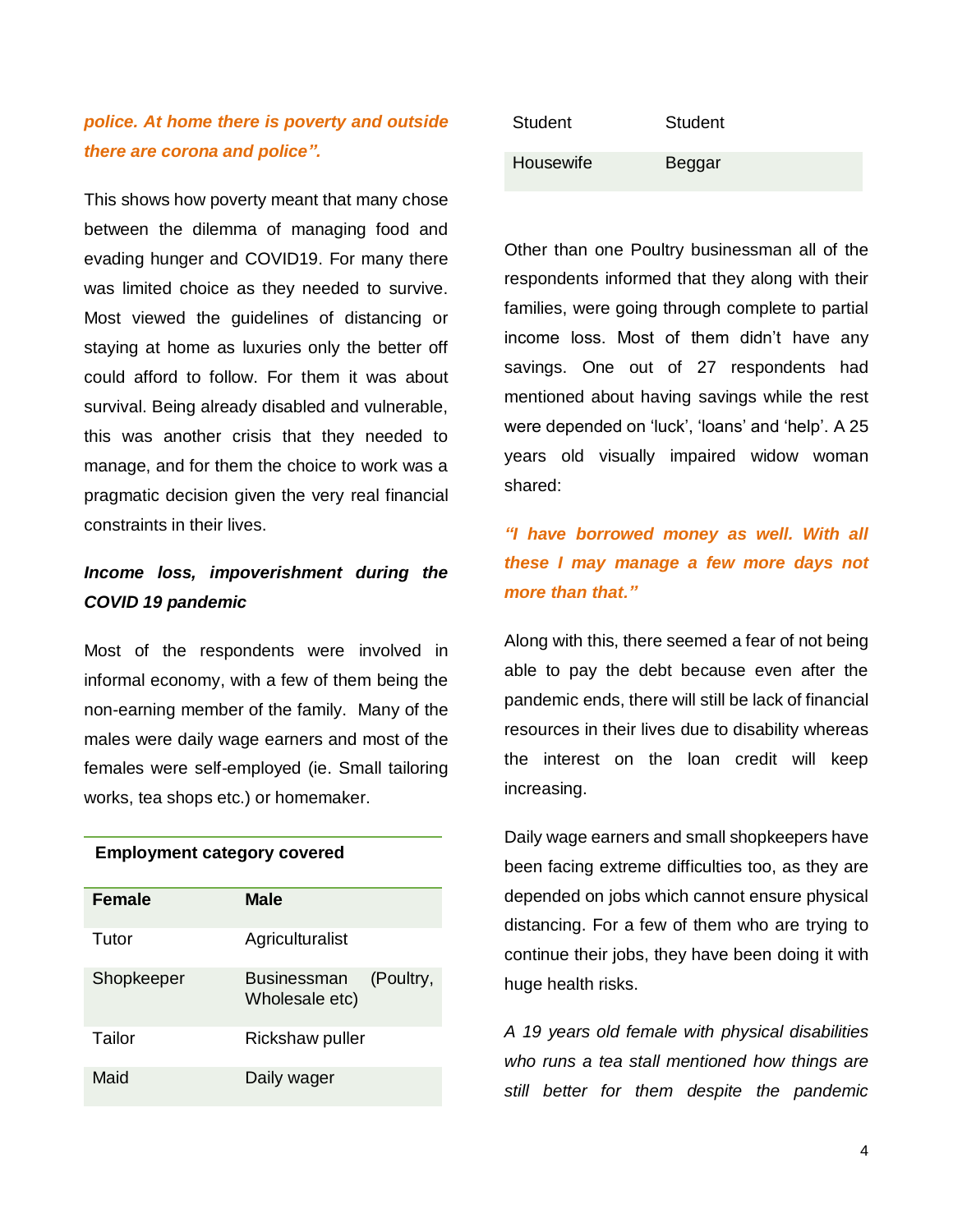*because she owns a tea stall. However, her fears lie with the aspect of physical distancing*

*"I know that letting customers get inside the house is risky now. But if someone comes and takes tea twice or more and if someone buys a few products, that allows my family to arrange one meal for everyone. According to her, 'If such a situation continues for 2-3 more days, it will be unimaginable what will happen! I wonder how I will survive; how will I manage my family for survival!"*

It is already very difficult for a person with disability to gain respect and acceptance in the family and society due to the financial dependence they have on other family members. In this case, the respondent discusses how COVID19 will put her financial independence in jeopardy.

Respondents from lower middle-income class families are in a double dilemma as they can neither seek help nor bear with the poverty. *A 55 years old visually impaired male who belongs from a lower middle-class economic background mentioned:* 

*"Even though we are poor people, we cannot really go there and say we need these things, you know, because we are not very poor! My father was a government service holder. We are living in hardship, but cannot go for our personal reasons, for fear of our respect and dignity"*

Such situations are extremely difficult for persons with disabilities belonging to the lowermiddle or middle class families who have already established a stable lifestyle (of respect and dignity) regardless of the ridicule and taunts from the society and/ community. But in times like this, where the job security, income and savings are in such unstable situations, they have to seek help from others, which then creates an internal dual between their need and self-respect. There is also a constant fear of going back to hearing the ridicule and taunts of the community.

### *Relief, social security and safety net*

Out of 27 respondents, most were unaware of any aid or relief provided either by the government or non-government organizations (NGOs). Though some respondents got food item relief from some unofficial sources such as local leaders and social service groups and individual donations, only a few of them heard about the general stimulus package and within this only 2 of the respondents received relief from the government through municipality, local government and local police. One of the respondents said:

*"You have to be in good connection with the local leaders to get relief; I am a woman, that too disabled I have no connections with anyone, so no relief for me also".*

Most of them did not get allocated aid due to political bias, discrimination on the basis of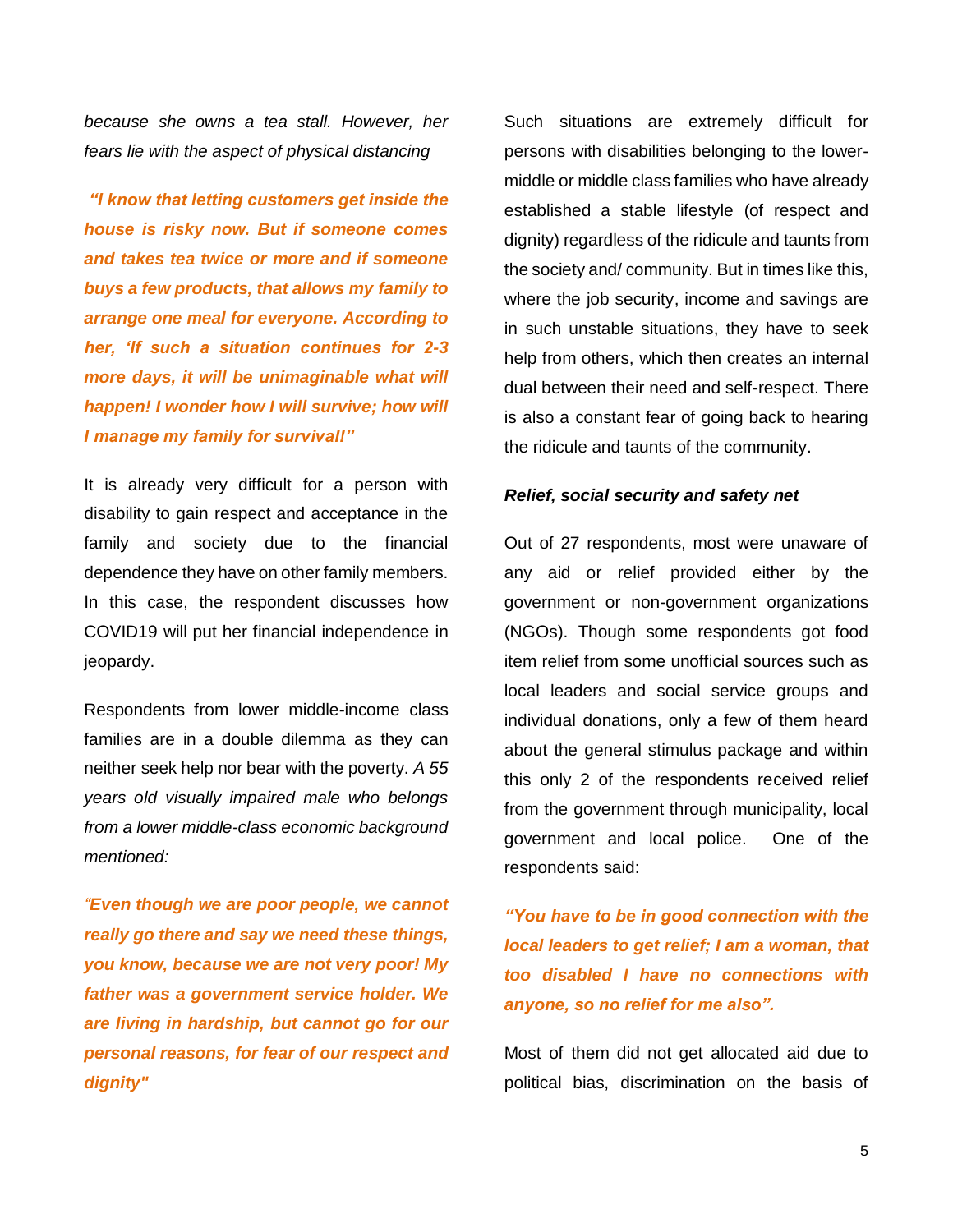gender and/or disability. *A 35 years old married woman with physical disability mentioned during the interview that:* 

*"Member-chairman gives aid to people like rice, potato, oil etc. I heard this from area (neighbors) people, I do not get this kind of information by myself, as I don't go out often (I am a woman), I didn't receive any help till now".* 

Another problem which came out of the discussions was the lack of disability sensitive relief and aid distribution. Most of the respondents especially the ones with physical disability had a hard time availing the services due to the inaccessibility of these relief and aid distribution services.

Most respondents with physical disability informed that food aid was being distributed near their area but the distribution point was far from their homes. Because of the disability and the lack of any caregiver in the house, they were not able to reach there and could not avail the aid services. On the other hand, their relatives, who barely needed those services, availed those aid facilities (a package of essential food items). The frustration of being invisible and helpless to do anything as they were dependent on others, was clear during the interviews.

It was also reported that the allowance allotted for the persons with disabilities has been postponed. So, the social safety net program has come to a halt making it harder for them to survive this crisis situation.

*"I don't know about social safety and security for us during a crisis. I only know about the monthly allowance that we get after three months, but at this moment I did not get any allowance. I have heard that one donation has arrived at the social welfare office for us."*

# *Effect of COVID-19 on the food security status of households that have disabled members*

More than one third of the respondents reported having persistent food insecurity. This is directly relating back to the income loss during COVID-19 lockdown from 23<sup>rd</sup> March 2020 to 30<sup>th</sup> May 2020. Different coping strategies were adapted by the respondents to mitigate the crisis. Many of them reduced consumption of protein like fish or meat instead relying lentils. Respondents in rural context relied on leafy vegetables available around their yards but respondents living in urban settings with no access to any of this, ate potato instead. However, decreasing food quantity, meal skipping and starving seemed evident in both urban and rural settings. A 25 years old female with physical disability said,

*"Rice with dal, that's what we all eat in every meal. My husband went out a few days ago and bought some potatoes, so we got to have mashed potatoes for some meals. We are not*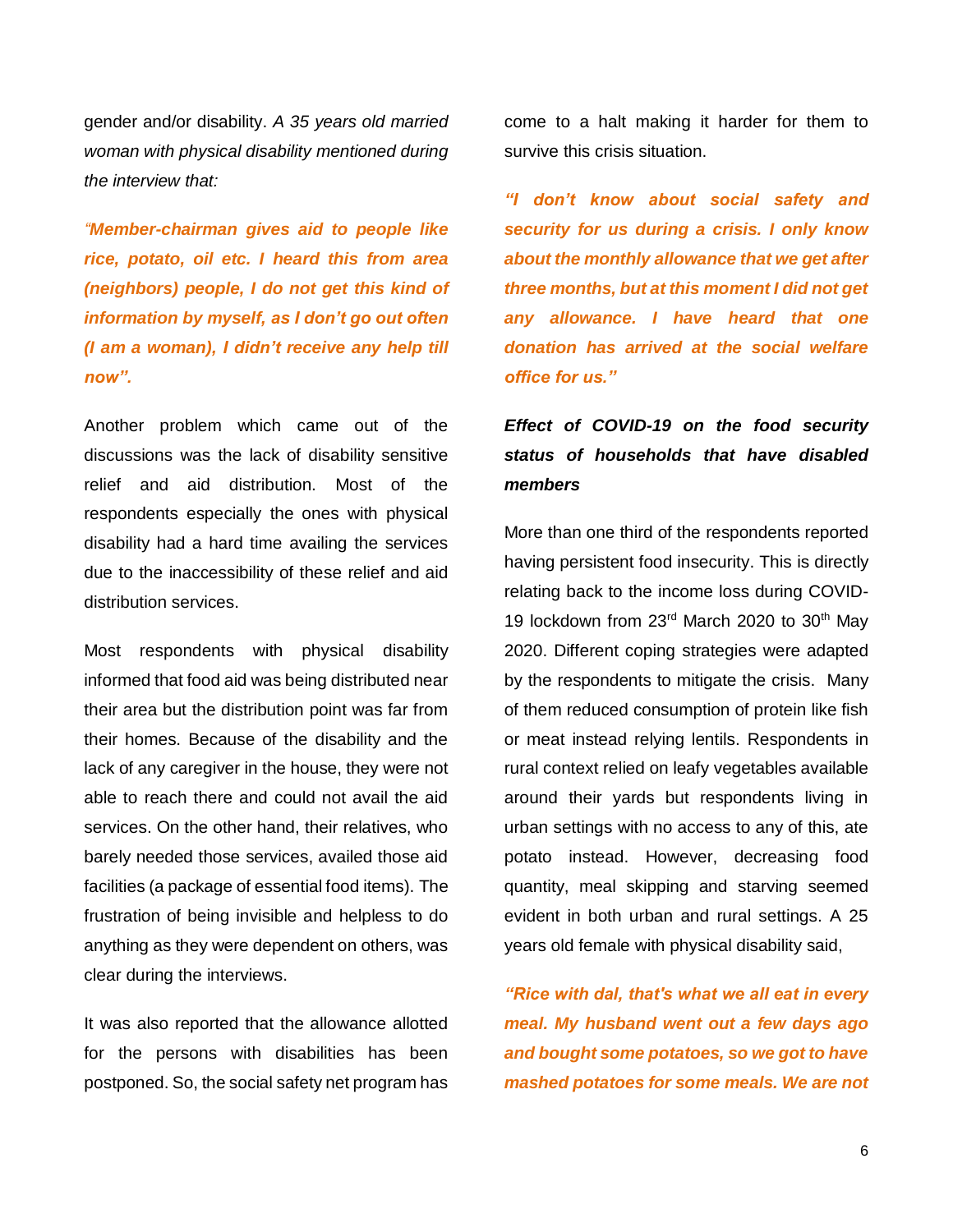*having any fish/meat or vegetables for quite a long time…… As there's no income and the stored food is almost over, sometimes my mother doesn't eat thinking one of her children will be able to eat next time. My siblings are doing the same. To sum up, we are trying to utilize two meals worth of food into three meals".*

Another 35 years old married woman with physical disability mentioned:

*"This time also my brother-in-law helped me for monthly bazar, he bought me rice, oil, lentil, vegetables like calabash etc. After this month I don't know how I will manage.* 

Lockdown and limited transportation in some places were reasons as to why respondents who were disabled and did not have support from caregivers (i.e neighbours or others) could not visit nearby markets at all. Respondents living in rural or in distant geographic locations mentioned this challenge repeatedly during the interviews. A 55-yearold male with physical disability said:

*"I used to go to the bazar near my home, now they do not have that due to lockdown, I have to take a ride to the distant big market to get groceries, that costs more money and I can't walk much due to my problem (ie. Impaired legs).* 

The financial instability acted as a barrier for many of the respondents to stock or pile food items in their households. The situation was worse for respondents with physical disability, as mentioned earlier and do not have a caregiver to support*.* A 35 years old male, auto rickshaw driver with physical disability mentioned:

*"Now the food prices are even rising. If you have money you can enjoy avoiding the 'corona' sitting at home. I am the sole rice winner of the family. How can I sit at home when my family is starving! Every morning, when I worry about all these, I think that I should go out with my auto rickshaw. But because of the locked down situation, I can't. The food we have now will run out anytime. I'm going to bed with that thought in mind, and the same thought wakes me up.***"**

# *Physical and mental health of persons with disabilities and health service accessibility*

Chronic health issues like heart diseases, chronic pain is deteriorating due to lack of care, mobility and caregiver support.

Regular check-ups are disrupted for many of the respondents due to their own financial crisis, lack of transportation and limited service availability.

Strict law enforcement also acted as a barrier to service access. Very few of them ventured outside their homes (with support) to buy prescribed medicines as they were very afraid of law enforcement agencies and being punished for leaving the home. One Female with multiple disabilities said: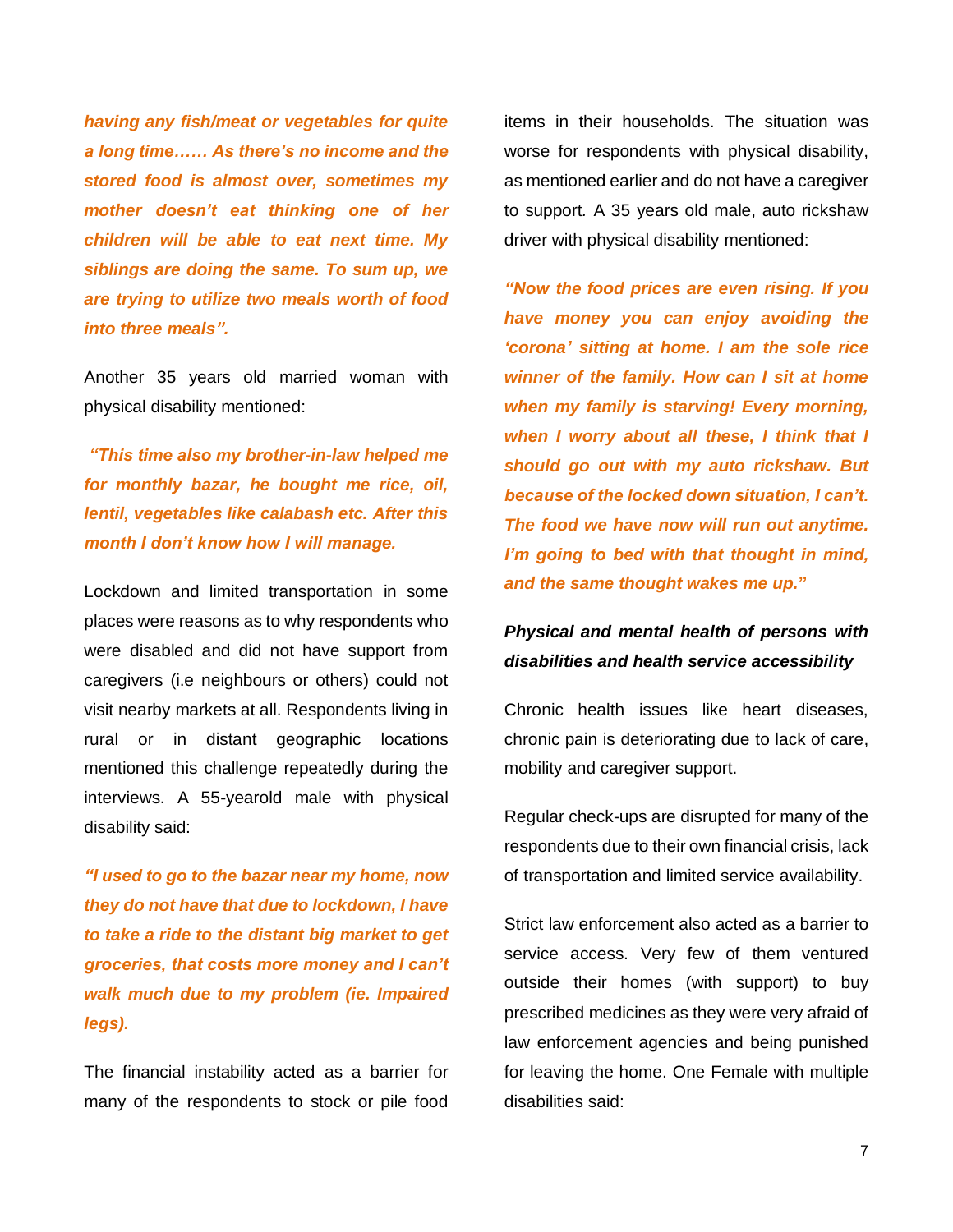*"Everything is closed, nothing is like before. I cannot go outside for a walk, that's why my waist pain has increased. My leg is getting numb. If I could walk, I would feel better. But now it is very painful for me"*

Respondents who have lost their jobs or have their family members lose job due to COVID-19 are dealing with frustration and restlessness. Some of them are also suffering from sleeplessness because of the mental stress of staying at home for such long periods and the overall uncertainty of their future. The news of this pandemic especially the rumors of death, dying and 'isolation' if one has a 'cough, fever' was increasing tension and fears among the most of the members of the households, deteriorating both mental and physical health.

### *Coping strategy for better mental health and psychosocial well-being*

The level of emotional and mental distress among the respondents was evident in the interviews as many despaired of their situation and were fully aware of the double burden of not only being poor but also being disabled. For men, the role of rice winners and feeling like a failure to the family was a persistent worry. For women, anxieties about their future, their children and family's future were foremost on their minds.

Most of the respondents mentioned about different ways to calm their minds and hearts during this crisis situation. Prayers, fasting, reading religious scriptures were some of the ways of coping. A 17 years old female with disability said:

# **"***Prayers are the only way; nobody can help us. Nobody will help us, only God will"*

A sense of being left behind and not trusting support from external sources, some of the respondents have also started to spend time with others especially the neighbors and family members to get some social comfort and feel secure. Other ways of managing anxiety were to be on social media (ie, facebook) and watching TV and listening to the radio. Some of the respondents, mostly living in peri-urban areas mentioned about using TV, Radio, Social media as ways to divert their mind and remain entertained. Indoor games (ie, ludo, cards, etc) have gained popularity too especially in areas where people live in bigger families.

### **Conclusion**

This study further supports the claims of many national and international agencies that persons with disabilities are most vulnerable during any pandemic or crisis. This pandemic highlights that we need move beyond the individual determinant of health and look at the structural and social factors and inequalities that impact on the lives of the most vulnerable. As mentioned earlier, historically persons with disabilities have lacked proper inclusion in education,